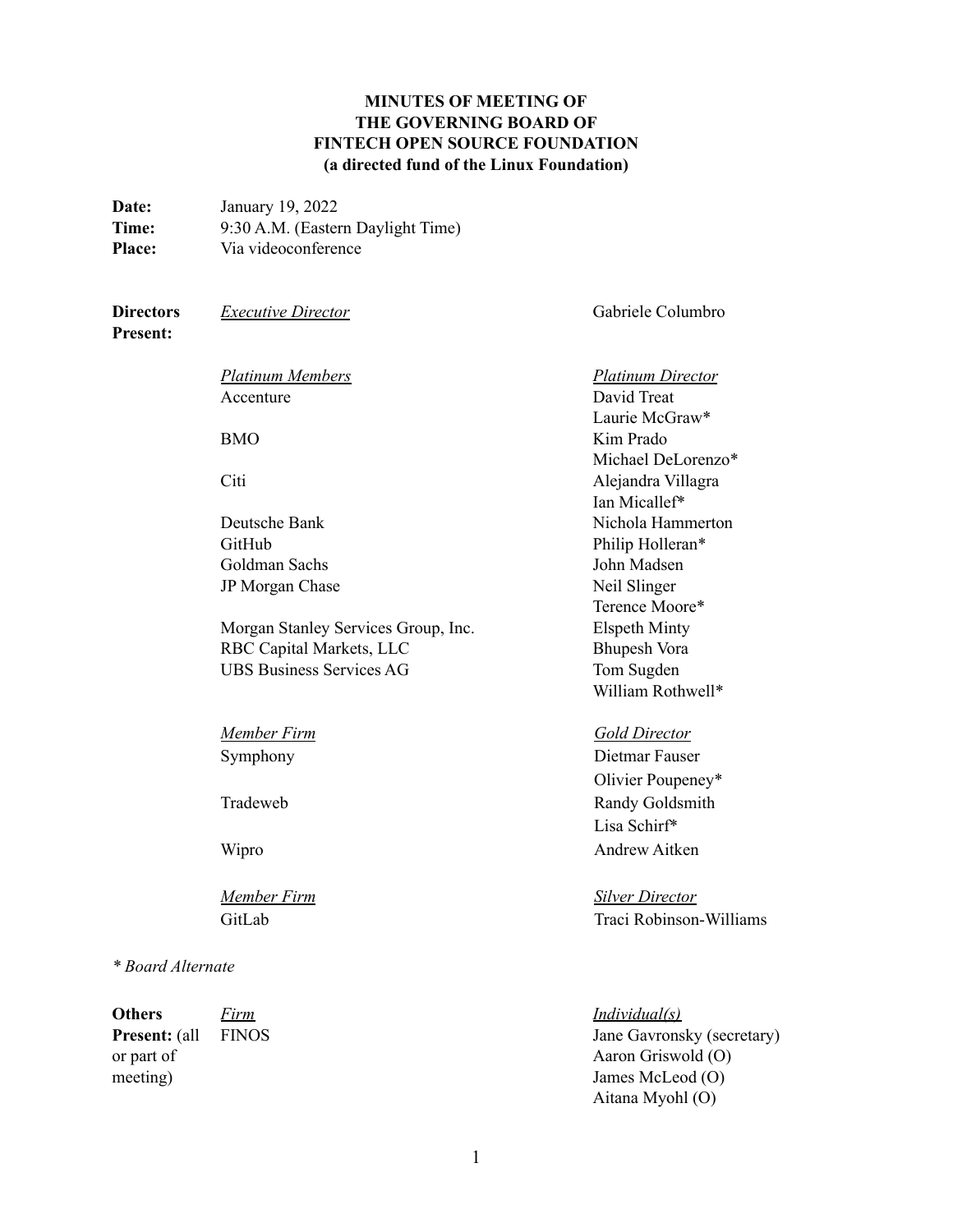Julia Ritter (O) Alexandra Stratigos (O)

Citi Rhyddian Olds Cosaic Melinda Aulie Morgan Stanley Brian Ingenito The Linux Foundation Jim Zemlin

Andy Updegrove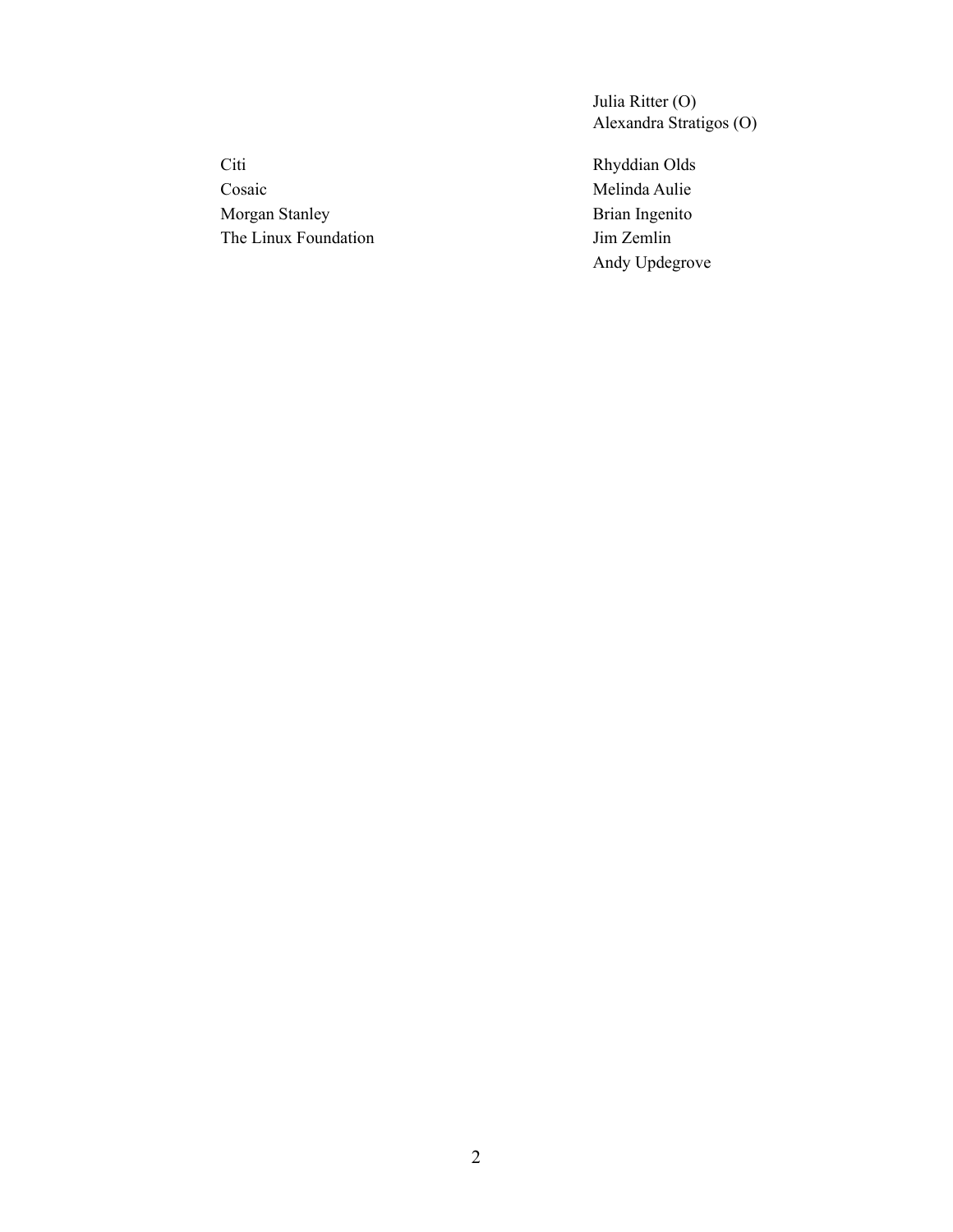### **1. Call to Order**

A meeting of the Governing Board (the "*Board*") of the Fintech Open Source Foundation, a directed fund of the Linux Foundation (the "*Foundation*") was held on the above date and time. Notice of the time and place of this meeting had been duly given or validly waived. Each of the participants acknowledged that they could communicate with each of the other participants at the meeting. Mr. Columbro announced that a quorum of directors was present and that the meeting, having been duly convened, was ready to proceed with its business. Ms. Gavronsky kept the minutes.

### **2. Agenda: Opening Remarks**

Mr. Columbro welcomed the members of the Board, made introductory remarks, and presented the agenda for the meeting.

### **3. Approval of Minutes and Omnibus Resolution**

Mr. Columbro presented to the Board the minutes of the Board meeting held on October 20, 2021, copies of which had been previously circulated to each member of the Board. Upon motion duly made, the Board unanimously adopted the following resolution:

**WHEREAS**, the Governing Board of the Foundation reviewed the draft minutes of the meeting of the Governing Board of the Fintech Open Source Foundation held on October 20, 2021, which had been previously circulated to the Board;

**NOW, THEREFORE, BE IT RESOLVED**, that the minutes of the meeting of the Governing Board of the Fintech Open Source Foundation held on October 20, 2021 and attached hereto as Exhibit A are hereby approved.

The Board unanimously adopted the following resolution:

**RESOLVED,** that any actions taken by the Foundation's officers prior to the date of these resolutions in connection with the matters approved by these resolutions are hereby ratified, confirmed and approved as the acts and deeds of the Foundation.

**RESOLVED FURTHER,** that the proper officers of the Foundation are authorized and empowered to take such other actions and sign such other documents as they deem necessary or advisable to carry out the intent of the foregoing resolutions, and all prior actions taken in connection therewith are hereby ratified and approved.

# **4. Approval of Resolutions**

# 4.1 **Appointment of Vice Chair**

Mr. Columbro presented to the Board the proposal to appoint Ms. Prado as Vice Chair of the Governing Board. Upon motion duly made, the Board unanimously adopted the following resolution:

**WHEREAS**, Russell Green has resigned from the position of Vice Chair and will not automatically succeed John Madsen as chair;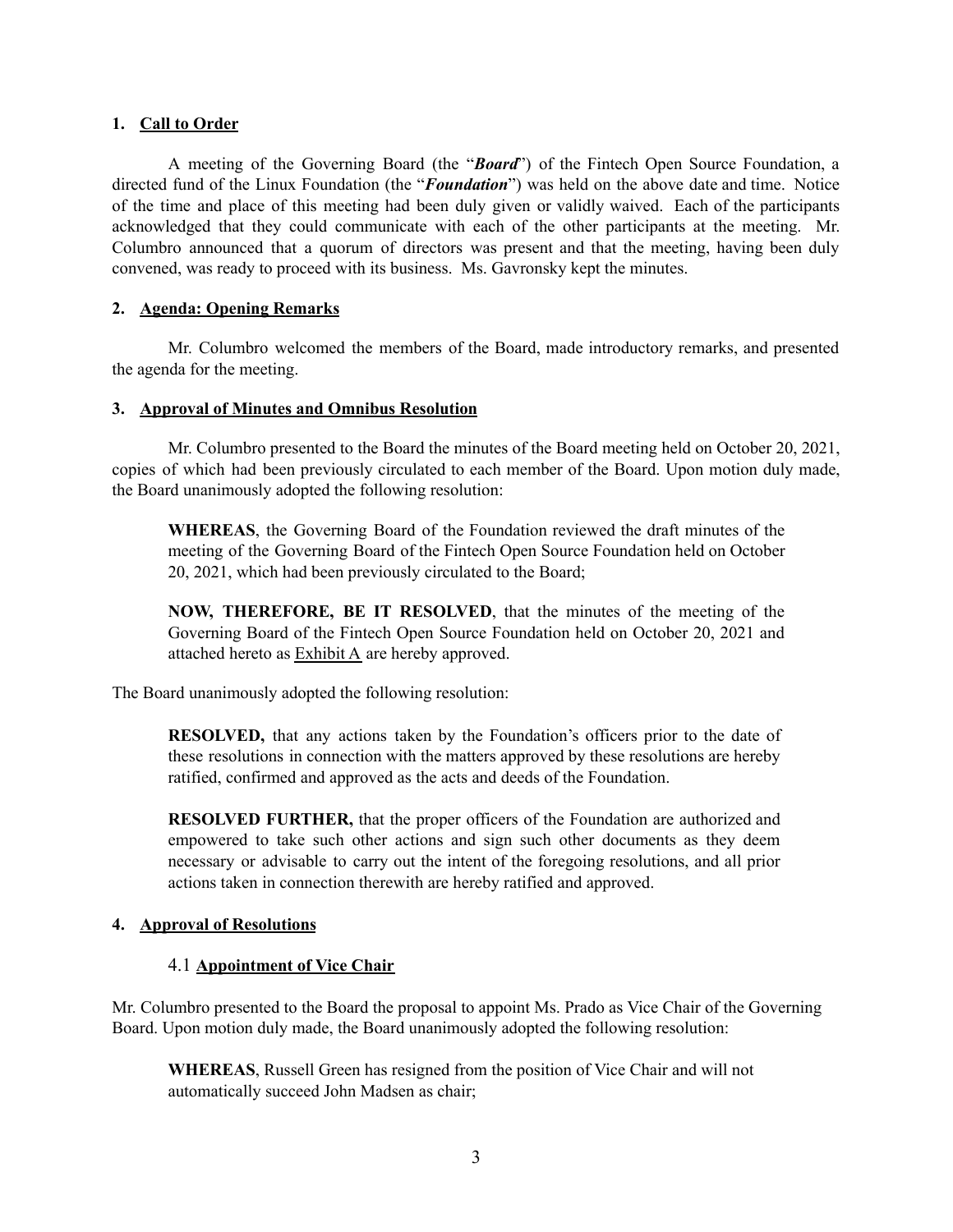**WHEREAS**, Kim Prado has joined the Governing Board and has agreed to be nominated for and to serve in the position of Vice Chair and the Foundation has received no other nominations;

**NOW, THEREFORE, BE IT RESOLVED**, that Ms. Prado is hereby appointed Vice Chair of the Governing Board, to serve until July 14, 2022 or until her earlier resignation, removal or replacement;

**RESOLVED FURTHER**, that upon the expiration of Mr. Madsen's term as Chairperson, Ms. Prado shall assume the role of Chair until (i) the date that is one year after the expiration of Mr. Madsen's term or (ii) her earlier resignation, removal or replacement.

#### 4.2 **Budget Committee Membership Changes**

Mr. Columbro presented to the Board the proposal to approve new members of the Budget Committee. Upon motion duly made, the Board unanimously adopted the following resolution:

**WHEREAS,** former Budget Committee members Jason Imperato and Brad Levy have resigned from the Budget Committee;

**WHEREAS,** Mr. Columbro has made a call for volunteers from Member firms to serve on the Budget Committee;

**WHEREAS,** Eran Barak, Kris Sharma, Paula Bowie, and Rhyddian Olds have volunteered to serve on the Budget Committee.

**NOW, THEREFORE, BE IT RESOLVED,** that each of Eran Barak, Kris Sharma, Paula Bowie and Rhyddian Olds are hereby approved to serve on the Budget Committee.

#### 4.3 **Appointment of Secretary**

Mr. Columbro presented to the Board the proposal to appoint Ms. Gavronsky as Secretary of the Foundation. Upon motion duly made, the Board unanimously adopted the following resolution:

**WHEREAS**, Tosha Ellison has resigned her position as Secretary of the Foundation;

**WHEREAS**, Jane Gavronsky has served as Interim Secretary of the Foundation;

**NOW, THEREFORE, BE IT RESOLVED**, that Ms. Gavronsky is hereby appointed as Secretary of the Foundation until her earlier resignation, removal or replacement.

#### **5. FINOS 2021 Q4 Corporate and Community Update**

Mr. Columbro provided an update on the Foundation's activity in 2021 Q4 highlighting the addition of 19 new Members in 2021. He noted that projects were contributed to the Foundation with an average rate of one per month. Mr. Columbro highlighted the release of the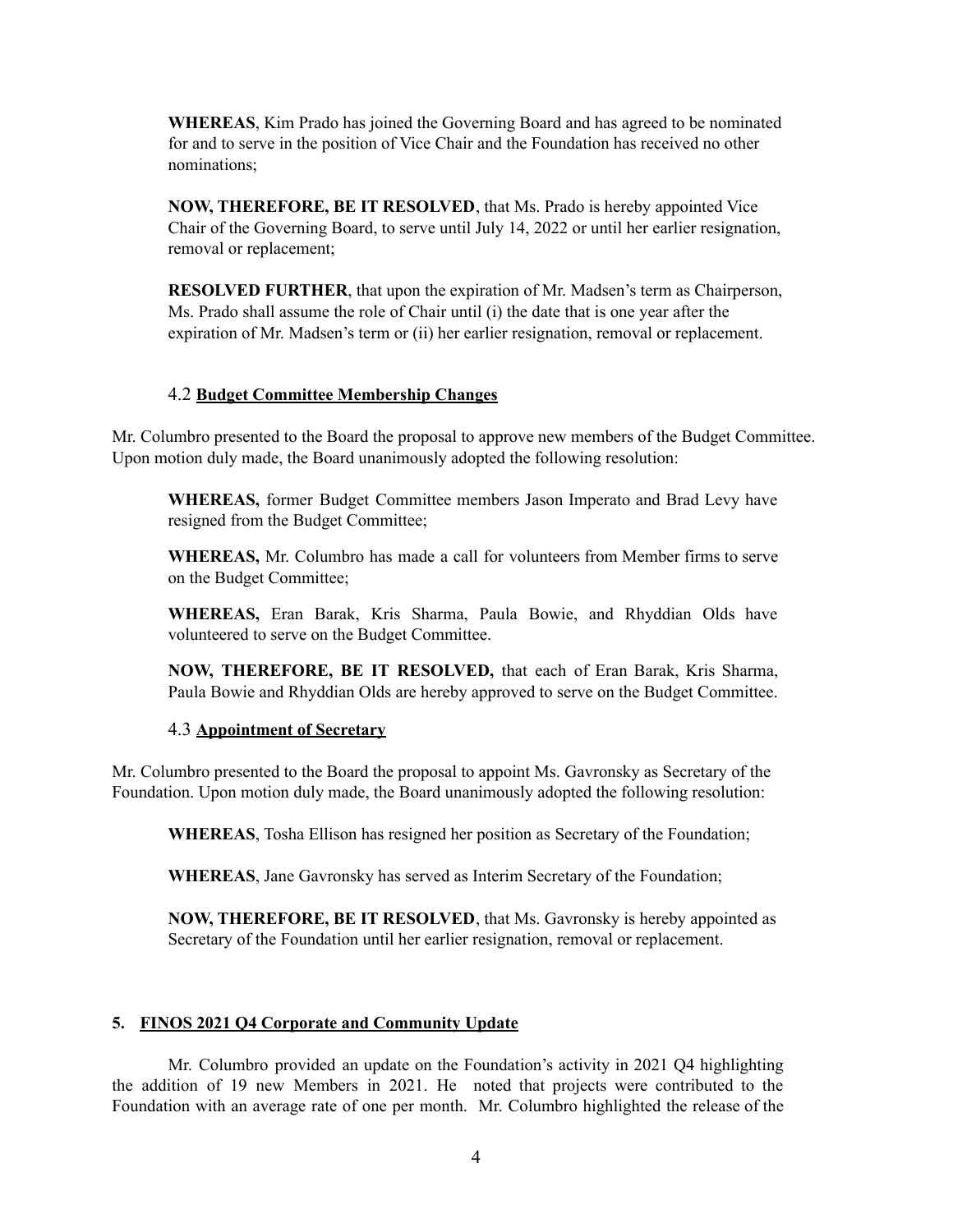State of Open Source in Finance survey in Q4, and noted that in the coming year the Foundation plans to leverage more services and automation tools provided by the Linux foundation. He highlighted the continued growth in the FINOS community, with unique new contributors growing by 26%, new code contributions growing by 72%, and over 600 total in-person attendees for OSSF London and New York. Mr. Columbro noted that there are many opportunities for the community to engage with projects and SIGs.

Mr. Griswold provided an update on marketing activities in Q4 noting the diversity of roles among OSSF attendees. He highlighted the Best Fintech Partnership award received by FINOS and Goldman Sachs for Legend; continued strong Podcast performance; significant number of new downloads of the State of Open Source in Finance survey; strong website performance and 23% increase in LinkedIn interactions. He noted that this activity will help to drive our 2022 marketing strategy.

Mr. Columbro highlighted the member and community awards distributed during OSSF and noted that the awards are generating a lot of positive feedback and pride.

Mr. Columbro provided an update on progress against 2021 KPIs and noted that FINOS remains in a solid financial position with strong revenue growth and low churn in 2021. He further noted that year-end surplus was higher than expected, due to staff attrition and delayed hiring. He highlighted the addition of 19 new members to the Foundation in 2021.

#### **6. 2022 Goals, Strategy, Budget**

#### 6.1 **2022 Goals, Strategy and OKRs**

Mr. Zemlin provided an overview on the Linux Foundation's involvement in securing the Open Source supply chain, on the presentation at the White House and on the planned next steps. Questions were asked and discussion ensued.

Mr. Columbro presented the 2022 vision & corporate strategy and Ms. Myohl discussed plans for the strategic initiatives. Mr. Columbro highlighted the target market segments for growth and presented the proposed 2022 corporate OKRs. Discussion ensued.

Mr. Griswold presented the 2022 Marketing strategy. He highlighted the planned OSFF conferences, in-person meetups and Member Meetings. Discussion ensued.

#### 6.2 **2022 Budget Approval Resolution**

Mr. Columbro presented to the Board the proposal to approve the 2022 budget. Upon motion duly made, the Board unanimously adopted the following resolution:

**WHEREAS,** the Governing Board has reviewed, considered and evaluated the projected annual budget for the Foundation for fiscal year 2022 in the form presented at the meeting (the "Budget");

**NOW, THEREFORE, BE IT RESOLVED,** that the Budget is hereby approved for all purposes.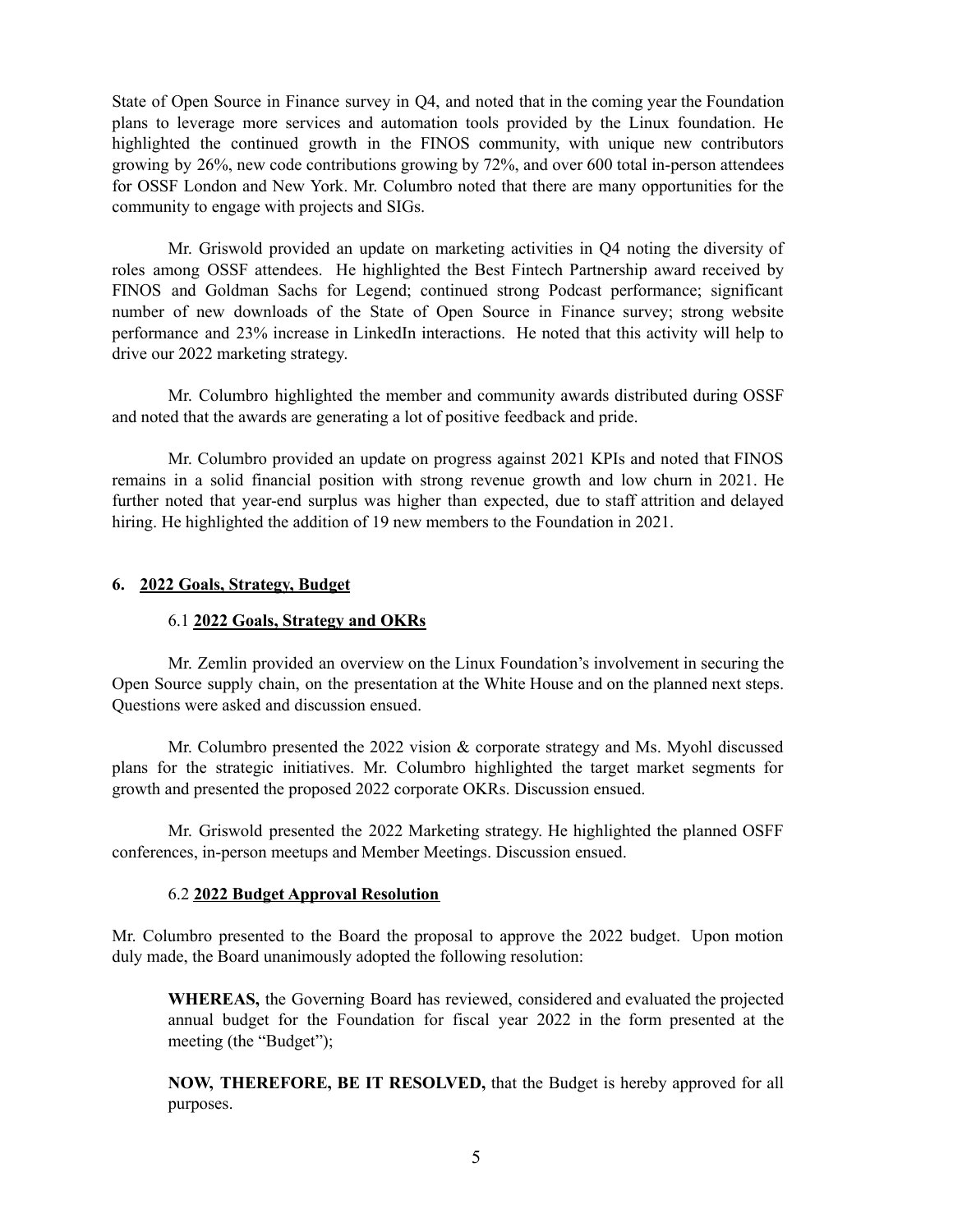### **7. Community Governance**

Mr. Columbro and Mr. Updegrove led a discussion on the proposed changes to the Community Specification License. Questions were asked and discussion ensued.

### **8. Diversity and Inclusion Committee**

Ms. Aulie presented an update from the Diversity and Inclusion committee and discussed plans for 2022.

### 8.1 **Approval of Diversity Equity and Inclusion (DEI) Special Interest Group Resolution**

Mr. Columbro presented to the Board a proposal to create the Diversity, Equity and Inclusion Special Interest Group (SIG). Upon motion duly made, the Board unanimously adopted the following resolution:

**WHEREAS,** the D&I Committee has proposed the termination of the D&I committee and creation of Diversity Equity Inclusion Special Interest Group (SIG);

**WHEREAS**, Governing Board has reviewed the proposal;

**NOW, THEREFORE, BE IT RESOLVED,** the D&I Committee is terminated;

**RESOLVED FURTHER**, that the Diversity Equity and Inclusion ("DEI") Special Interest Group is hereby established;

**RESOLVED FURTHER,** that the Charter of the SIG, distributed as Exhibit B in the governing board materials for this meeting, is hereby approved;

**RESOLVED FURTHER,** that the Governing Board hereby appoints Melinda Aulie as the chairperson and Ms. Villagra as co-chair of the DEI SIG.

#### **9. Upcoming Dates and future opportunities**

Mr. Columbro noted important upcoming dates and described opportunities to engage in future activities.

#### **10. Executive Session**

At this time, all non-Director participants were excused from the meeting. Mr. Columbro led a brief closed-door executive session of the Board.

[SIGNATURE PAGE FOLLOWS]